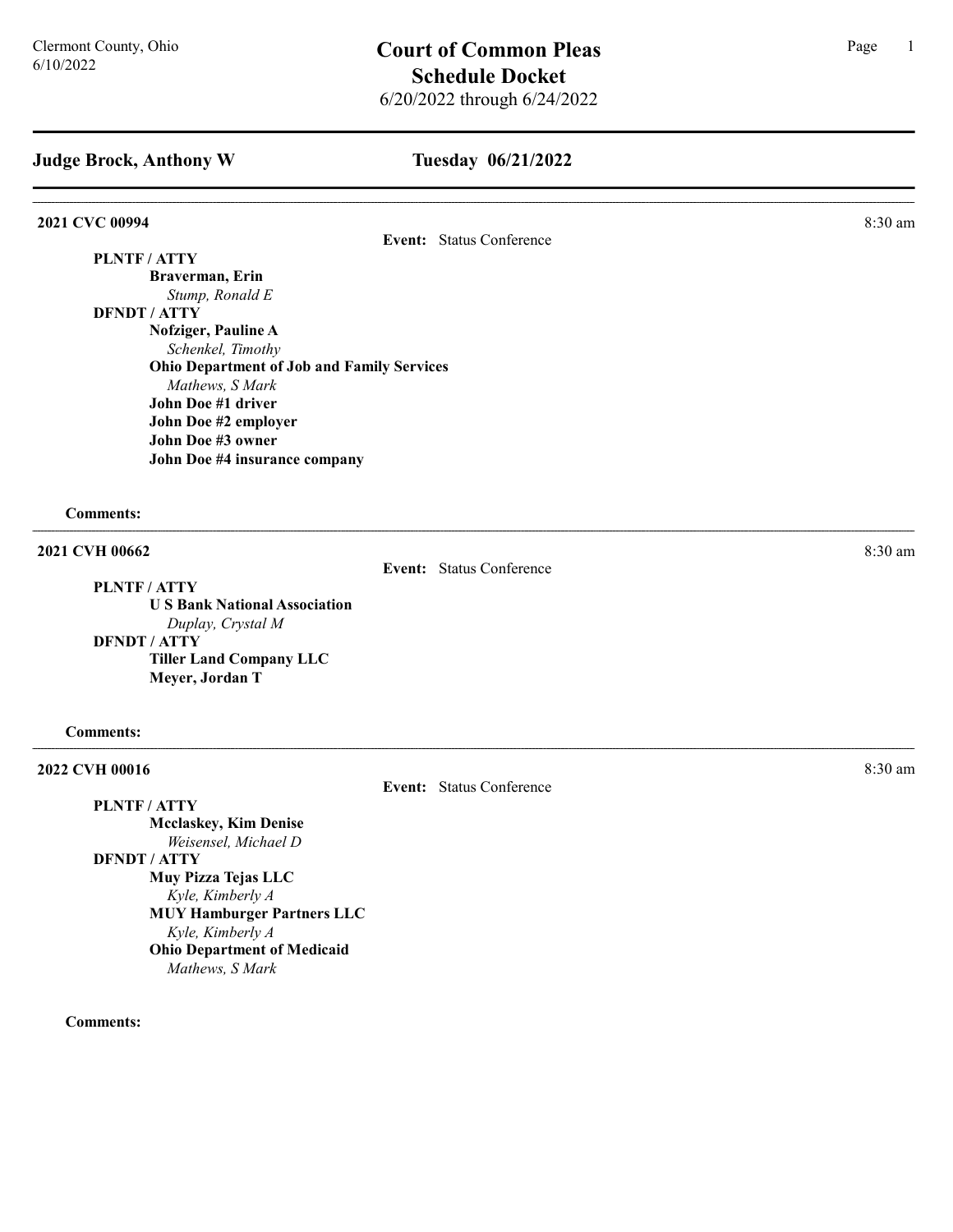| <b>Judge Brock, Anthony W</b>                                                                                                                                                                                        | Tuesday 06/21/2022       |           |
|----------------------------------------------------------------------------------------------------------------------------------------------------------------------------------------------------------------------|--------------------------|-----------|
| 2021 CVH 00920<br>PLNTF/ATTY<br><b>Citizens One Auto Finance</b><br>Mausar, Donald A<br><b>DFNDT / ATTY</b><br>Makin, Cathleen                                                                                       | Event: Status Conference | 8:45 am   |
| <b>Comments:</b>                                                                                                                                                                                                     |                          |           |
| 2022 CVE 00148<br>PLNTF / ATTY<br><b>US Bank National Association</b><br>Fornash, Ellen L<br><b>DFNDT / ATTY</b><br><b>Unknown Heirs legatees executors</b><br><b>Clermont County Treasurer</b><br>Fountain, Jason A | Event: Status Conference | 8:45 am   |
| <b>Comments:</b>                                                                                                                                                                                                     |                          |           |
| 2022 CVE 00186<br>PLNTF/ATTY<br><b>Bank of New York Mellon</b><br>Clunk, Ethan J<br><b>DFNDT / ATTY</b><br><b>Beverly, Crystal</b>                                                                                   | Event: Status Conference | $8:45$ am |

Unknown Spouse if any of General Health District Treasurer of Clermont County Fountain, Jason A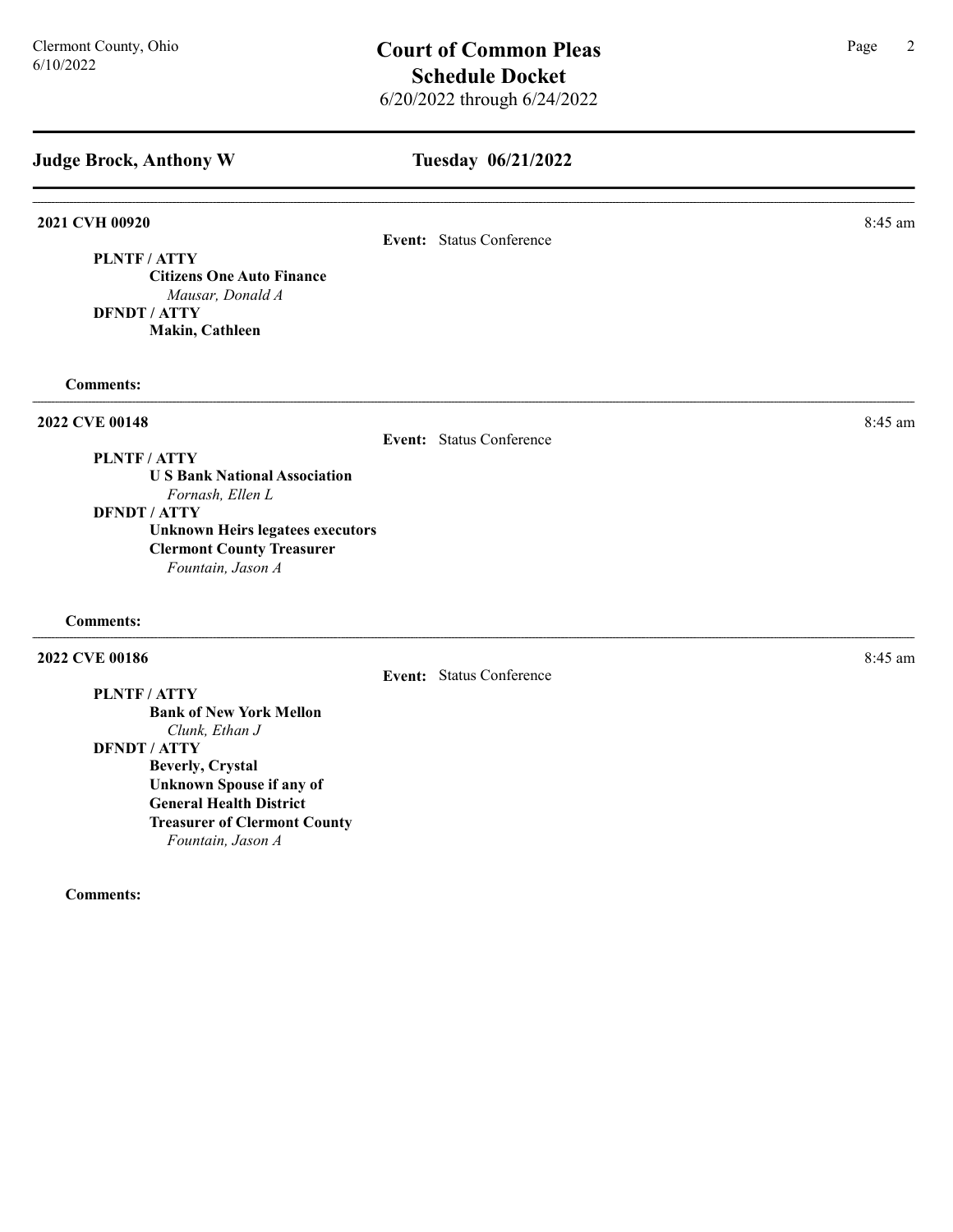#### Tuesday 06/21/2022

#### **2020 CVE 01059** 9:00 am **9:00 am**

#### Event: Telephone Report

PLNTF / ATTY

U S Bank Trust Timken, Kyle E

DFNDT / ATTY

Henderson, Robyn John C. Henderson as Spouse of LoanCare, LLC Nalepka, Paul M Clermont County Treasurer Fountain, Jason A

Comments: on Stay

**2021 CVE 01099** 9:00 am **9:00 am** 

PLNTF / ATTY

Deutsche Bank Trust Company

Kirby, Tami Hart

DFNDT / ATTY

Eastgate Mall CMBS LLC Jones, Michael S Zurmehly, Jeannie M Fountain, Jason A

#### Comments:

2021 CVH 01058 9:00 am 9:00 am 9:00 am 9:00 am 9:00 am 9:00 am 9:00 am 9:00 am 9:00 am 9:00 am 9:00 am 9:00 am 9:00 am 9:00 am 9:00 am 9:00 am 9:00 am 9:00 am 9:00 am 9:00 am 9:00 am 9:00 am 9:00 am 9:00 am 9:00 am 9:00 am

| PLNTF / ATTY          |                                          |
|-----------------------|------------------------------------------|
| <b>Burdine, Shane</b> |                                          |
|                       | Kemme, Josh R                            |
|                       | Trice, Andrew J                          |
| DFNDT / ATTY          |                                          |
|                       | <b>Newman, Damion N</b>                  |
|                       | Guerin, Marshall W                       |
|                       | Miller, Brooklyn S                       |
|                       | Guerin, Marshall W                       |
|                       | <b>Geico Advantage Insurance Company</b> |
|                       | Meyer, Krista                            |
|                       | <b>Ohio Department of Medicaid</b>       |
|                       | Mathews, S Mark                          |

#### Comments:

Event: Status Conference

Event: Status Conference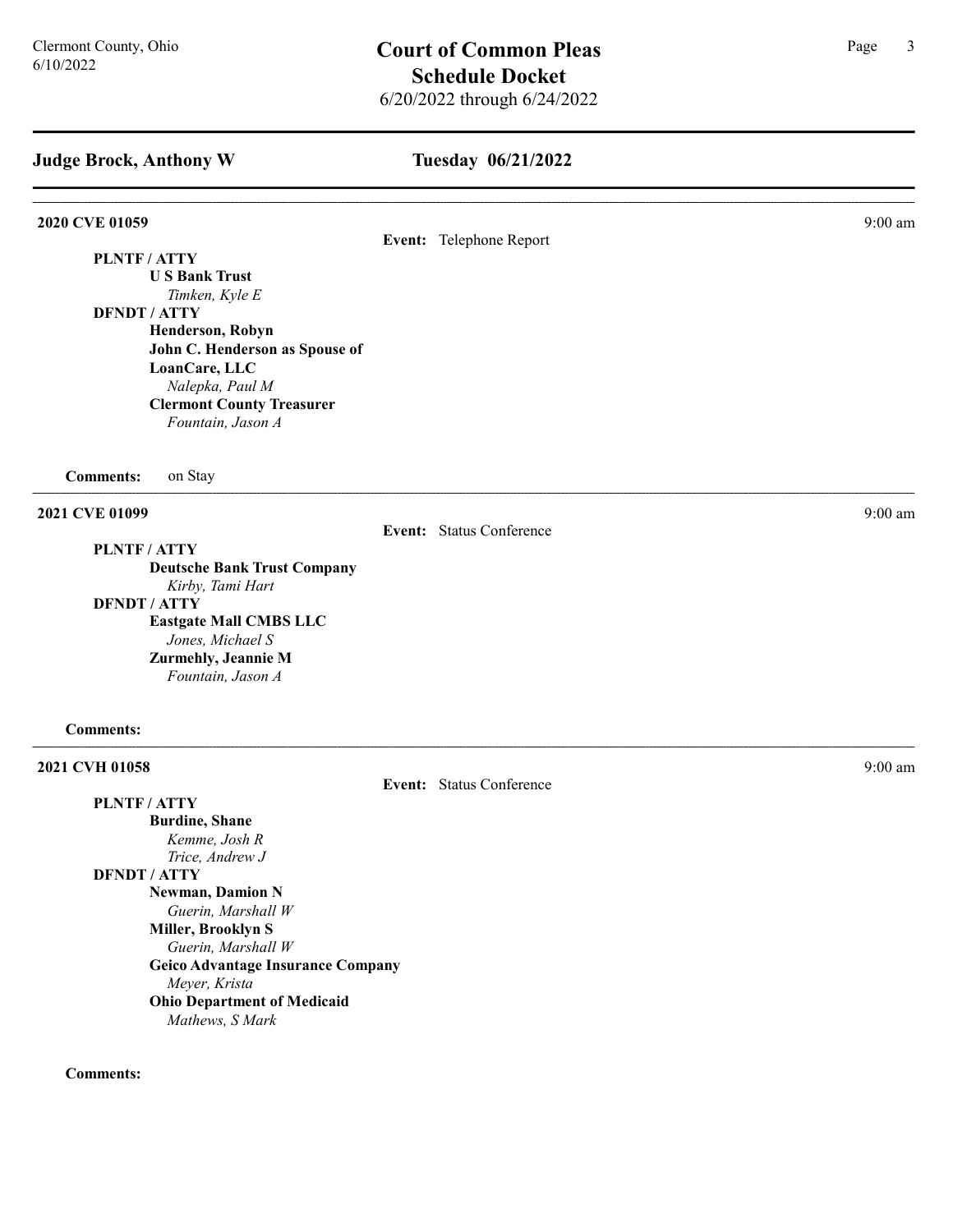| Tuesday 06/21/2022                 |           |
|------------------------------------|-----------|
| Event: Scheduling Conference       | $9:15$ am |
|                                    |           |
| Event: Scheduling Conference       | $9:15$ am |
|                                    |           |
| Event: Plea or Trial Setting       | 9:30 am   |
|                                    |           |
| Event: Community Control Violation | 9:30 am   |
|                                    |           |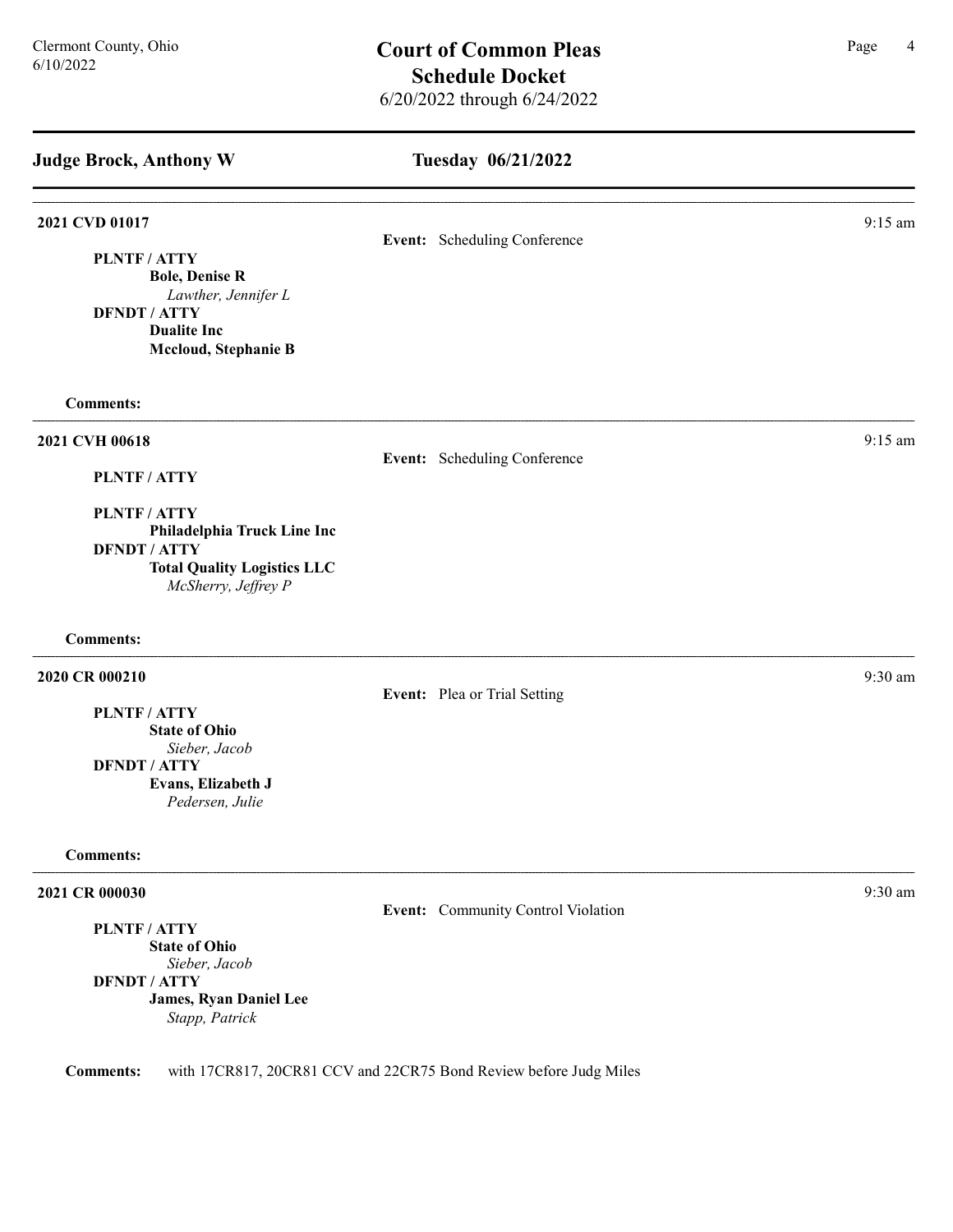# Tuesday 06/21/2022

2021 CR 001098 9:30 am 9:30 am

Event: Final Pre-Trial

PLNTF / ATTY State of Ohio Sieber, Jacob DFNDT / ATTY Wash, Thomas Stapp, Patrick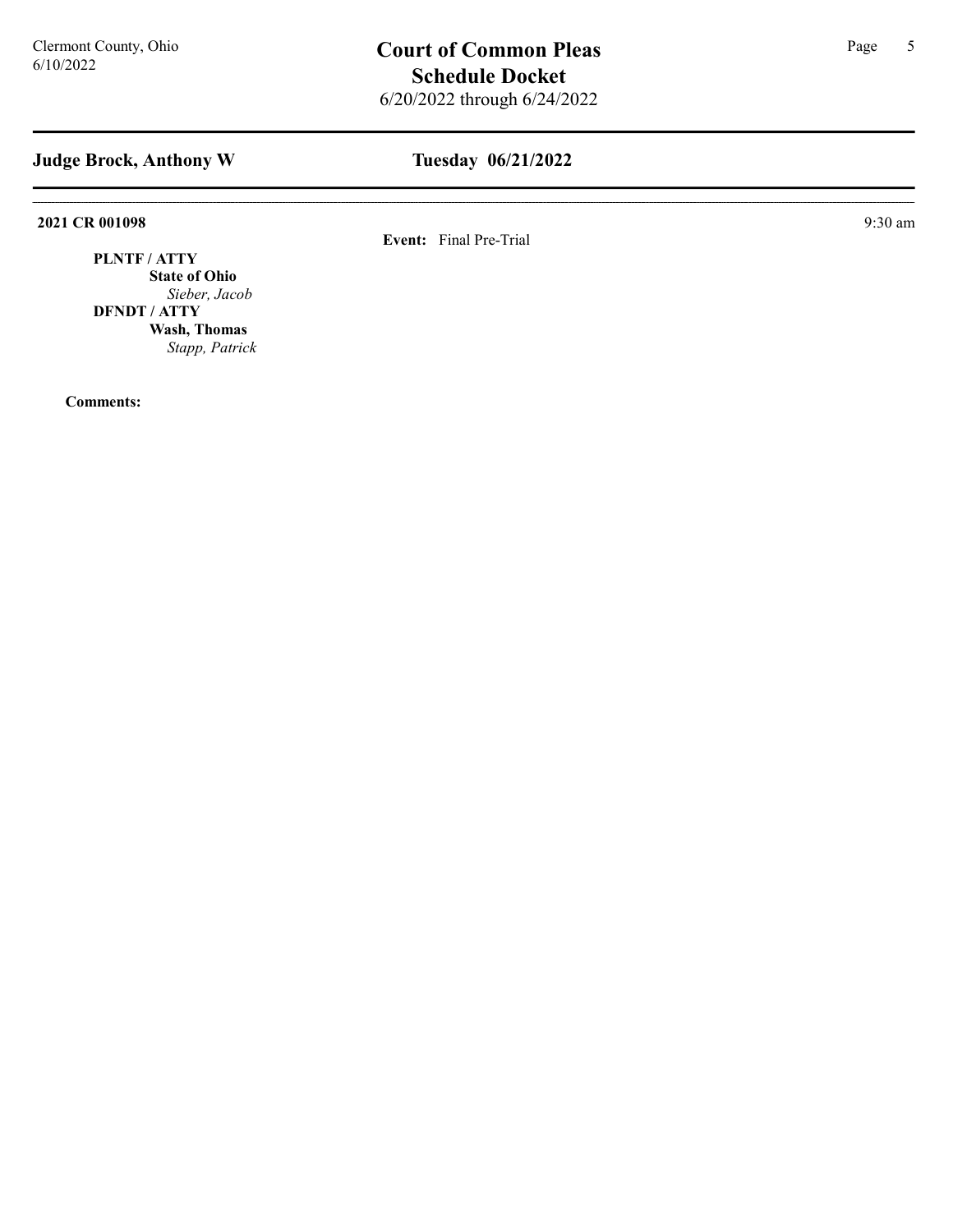#### Wednesday 06/22/2022

# **2018 CVH 01633** 8:30 am **8.30 am** Event: Status Conference PLNTF / ATTY Eastgate Health and Wellness LLC Durst, Alexander J Spitz, Paul Hamilton Health And Wellness LLC Durst, Alexander J Spitz, Paul DFNDT / ATTY Automactic Data Processing Inc Smith, Adam C ADP LLC Gambill, John A Smith, Adam C John Does 1-10 Comments: **2021 CR 000624** 8:30 am Event: Plea or Trial Setting PLNTF / ATTY State of Ohio Sieber, Jacob DFNDT / ATTY Wisby, Douglas James Herking, Robert A Comments: \* w/case 22 cr 399 2022 CR 000297 8:30 am Event: Plea or Trial Setting

PLNTF / ATTY State of Ohio Sieber, Jacob DFNDT / ATTY Mcneal, Charlee Danielle Huddleston, Emily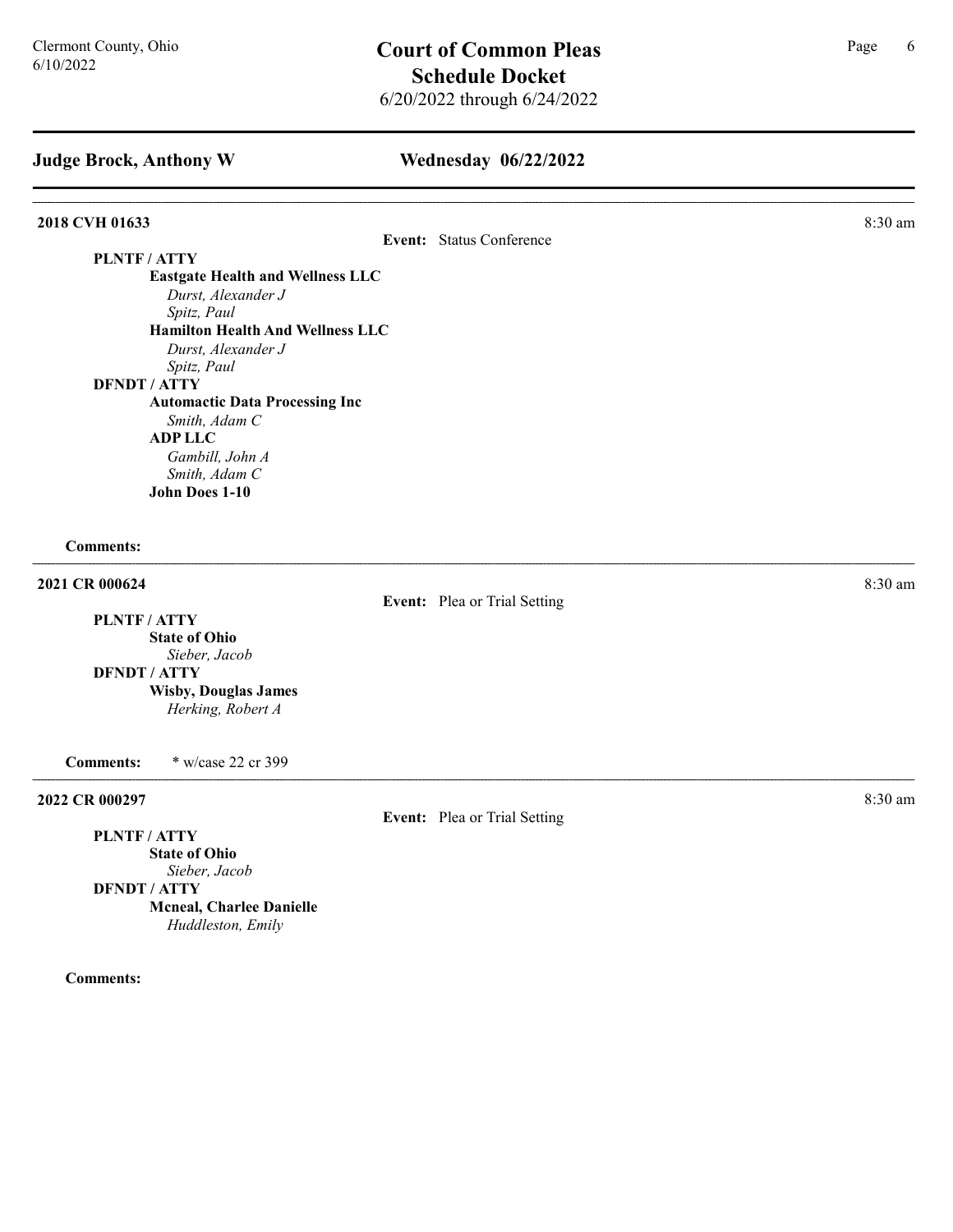| <b>Judge Brock, Anthony W</b>                                                                                                                            | <b>Wednesday 06/22/2022</b>  |         |
|----------------------------------------------------------------------------------------------------------------------------------------------------------|------------------------------|---------|
| 2022 CR 000336<br>PLNTF / ATTY<br><b>State of Ohio</b><br>Sieber, Jacob<br><b>DFNDT / ATTY</b><br>Ryder, Marc J<br>Pedersen, Julie                       | Event: Plea or Trial Setting | 8:30 am |
| <b>Comments:</b>                                                                                                                                         |                              |         |
| 2022 CR 000352<br>PLNTF / ATTY<br><b>State of Ohio</b><br>Sieber, Jacob<br><b>DFNDT / ATTY</b><br><b>Fulton III, Francis Robert</b><br>Huddleston, Emily | Event: Plea or Trial Setting | 8:30 am |
| <b>Comments:</b>                                                                                                                                         |                              |         |
| 2022 CR 000387<br>PLNTF / ATTY<br><b>State of Ohio</b><br>Sieber, Jacob<br><b>DFNDT / ATTY</b><br>Wallace, Jamie K<br>Pedersen, Julie                    | Event: Diversion Hearing     | 8:30 am |
| Plea on Diversion<br><b>Comments:</b>                                                                                                                    |                              |         |
| 2022 CR 000399<br>PLNTF / ATTY<br><b>State of Ohio</b><br>Sieber, Jacob<br><b>DFNDT / ATTY</b><br><b>Wisby, Douglas J</b><br>Herking, Robert A           | Event: Plea or Trial Setting | 8:30 am |
| * w/case 21 cr 624<br><b>Comments:</b>                                                                                                                   |                              |         |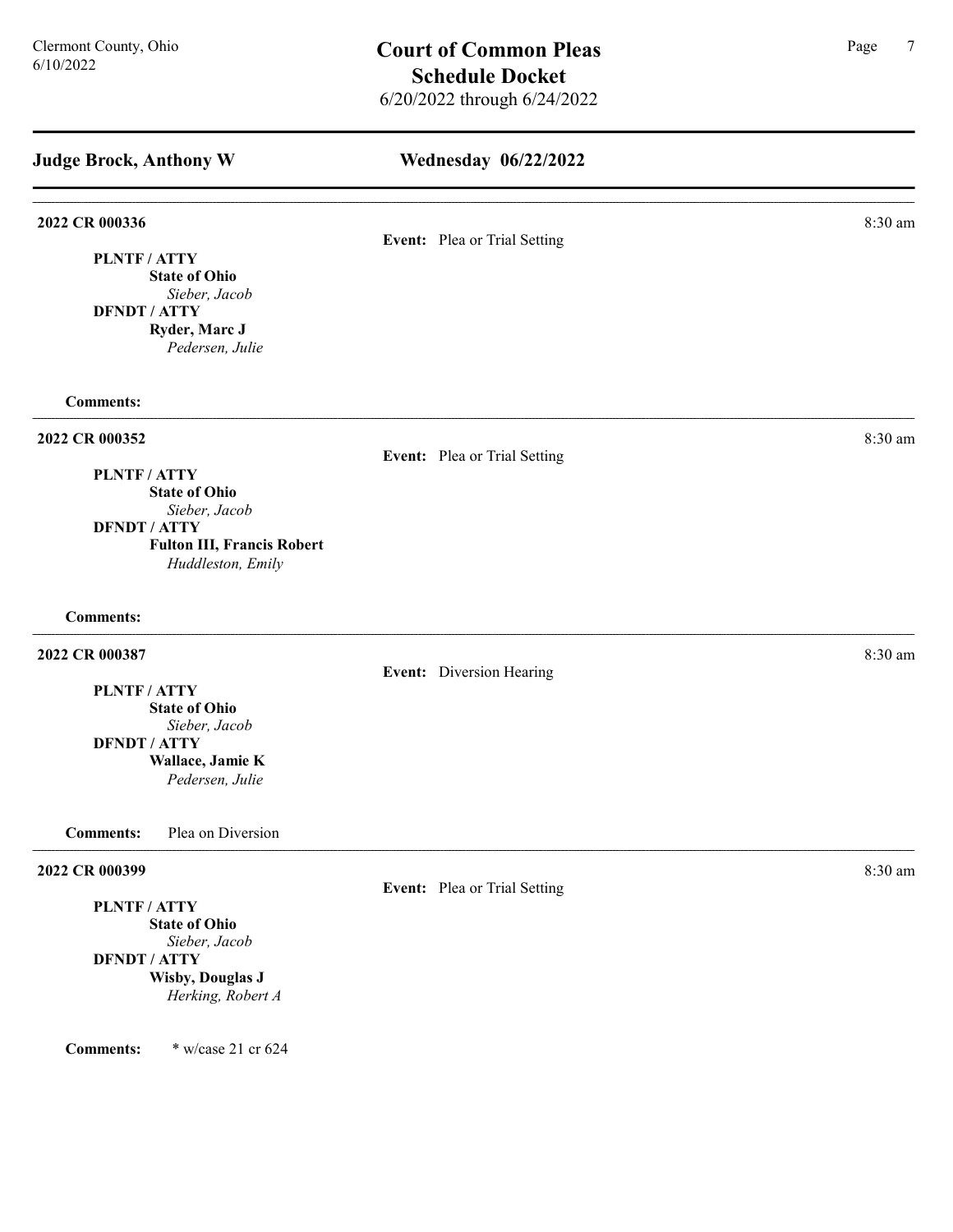# Wednesday 06/22/2022

Event: Sentencing on Community Control Violation

#### 2022 CVC 00180 8:30 am 6 8:30 am 6 8:30 am 6 8:30 am 6 8:30 am 6 8:30 am 6 8:30 am 6 8:30 am 6 8:30 am 6 8:30 am 6 8:30 am 6 8:30 am 6 8:30 am 6 8:30 am 6 8:30 am 6 8:30 am 6 8:30 am 6 8:30 am 6 8:30 am 6 8:30 am 6 8:30 am

Event: Status Conference

PLNTF / ATTY Byus, Evert L

Belliston, Craig Persinger, Jason DFNDT / ATTY Helbling, Mark

Comments:

#### **2021 CR 000431** 9:00 am 9:00 am 9:00 am 9:00 am 9:00 am 9:00 am 9:00 am 9:00 am 9:00 am 9:00 am 9:00 am 9:00 am 9:00 am 9:00 am 9:00 am 9:00 am 9:00 am 9:00 am 9:00 am 9:00 am 9:00 am 9:00 am 9:00 am 9:00 am 9:00 am 9:00

PLNTF / ATTY

State of Ohio Sieber, Jacob DFNDT / ATTY Cook, Charity D

Stapp, Patrick

Comments: with Sentencing on 2021CR966

### 2021 CR 000966 9:00 am 9:00 am 9:00 am 9:00 am 9:00 am 9:00 am 9:00 am 9:00 am 9:00 am 9:00 am 9:00 am 9:00 am

Event: Sentencing

PLNTF / ATTY State of Ohio

Sieber, Jacob DFNDT / ATTY

> Cook, Charity D Pedersen, Julie

Comments: with SCCV on 2021CR431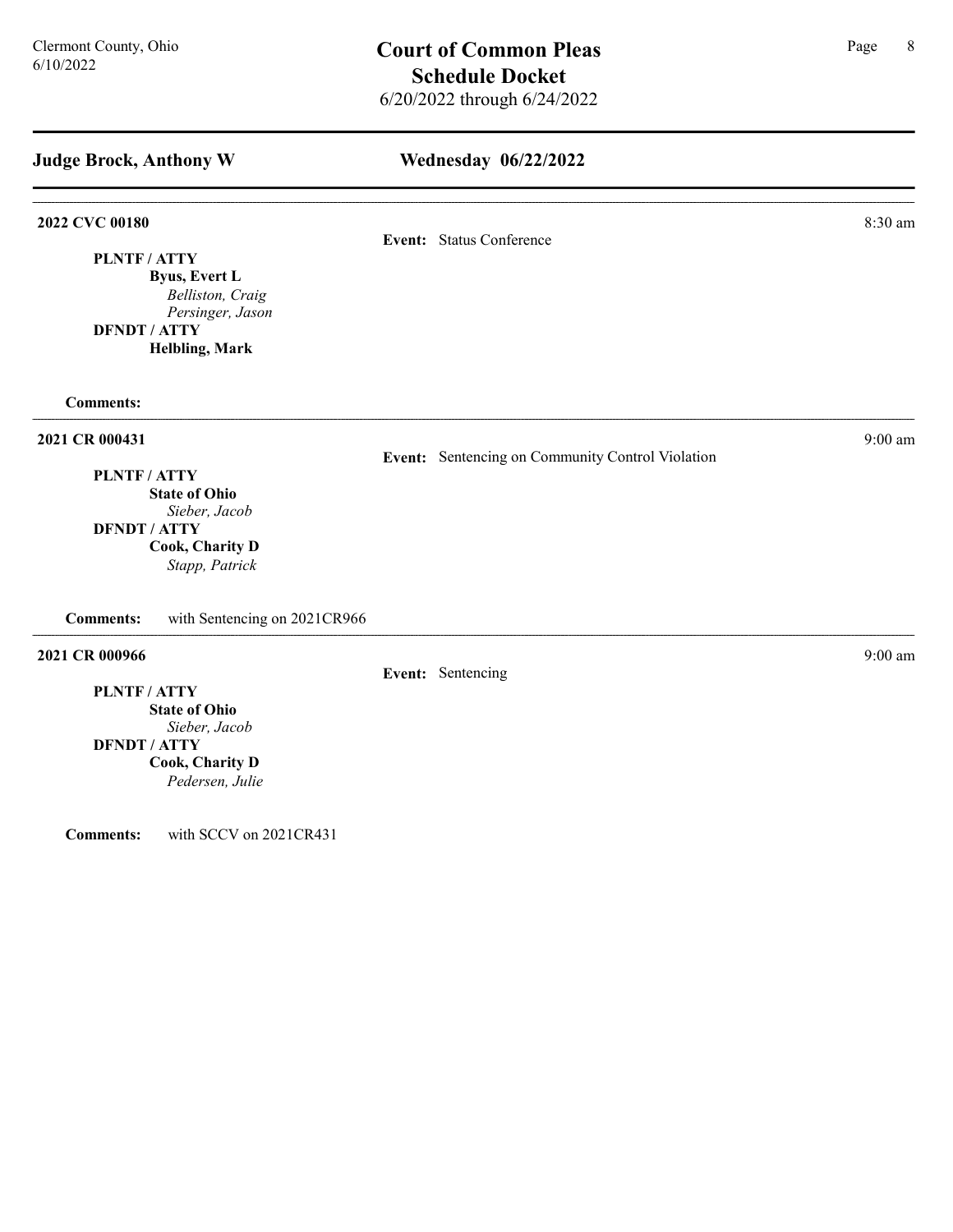| <b>Judge Brock, Anthony W</b>                          | Thursday 06/23/2022 |                              |         |
|--------------------------------------------------------|---------------------|------------------------------|---------|
| 2021 CR 000949                                         |                     | Event: Plea or Trial Setting | 8:30 am |
| <b>PLNTF/ATTY</b>                                      |                     |                              |         |
| <b>State of Ohio</b>                                   |                     |                              |         |
| Sieber, Jacob<br><b>DFNDT / ATTY</b>                   |                     |                              |         |
| Beeker, Sean                                           |                     |                              |         |
| Pedersen, Julie                                        |                     |                              |         |
| <b>Comments:</b>                                       |                     |                              |         |
| 2022 CR 000243                                         |                     |                              | 8:30 am |
| PLNTF / ATTY                                           |                     | Event: Plea or Trial Setting |         |
| <b>State of Ohio</b>                                   |                     |                              |         |
| Sieber, Jacob                                          |                     |                              |         |
| <b>DFNDT / ATTY</b><br><b>Burris, Mark D</b>           |                     |                              |         |
| Pedersen, Julie                                        |                     |                              |         |
| <b>Comments:</b>                                       |                     |                              |         |
| 2022 CR 000409                                         |                     |                              | 8:30 am |
| PLNTF / ATTY                                           |                     | Event: Pre-Trial             |         |
| <b>State of Ohio</b>                                   |                     |                              |         |
| Sieber, Jacob                                          |                     |                              |         |
| <b>DFNDT / ATTY</b>                                    |                     |                              |         |
| <b>Addison, Renee Denise</b><br>Pedersen, Julie        |                     |                              |         |
| <b>Comments:</b>                                       |                     |                              |         |
| 2022 CVH 00201                                         |                     |                              | 8:30 am |
| PLNTF / ATTY                                           |                     | Event: Status Conference     |         |
| <b>Total Quality Logistics LLC</b>                     |                     |                              |         |
| Kulka, Kellie A                                        |                     |                              |         |
| <b>DFNDT / ATTY</b>                                    |                     |                              |         |
| Paczkowski, Brooklyn Marie                             |                     |                              |         |
|                                                        |                     |                              |         |
| <b>D2 Freight Solutions LLC</b><br>Coe, Stephanie Lynn |                     |                              |         |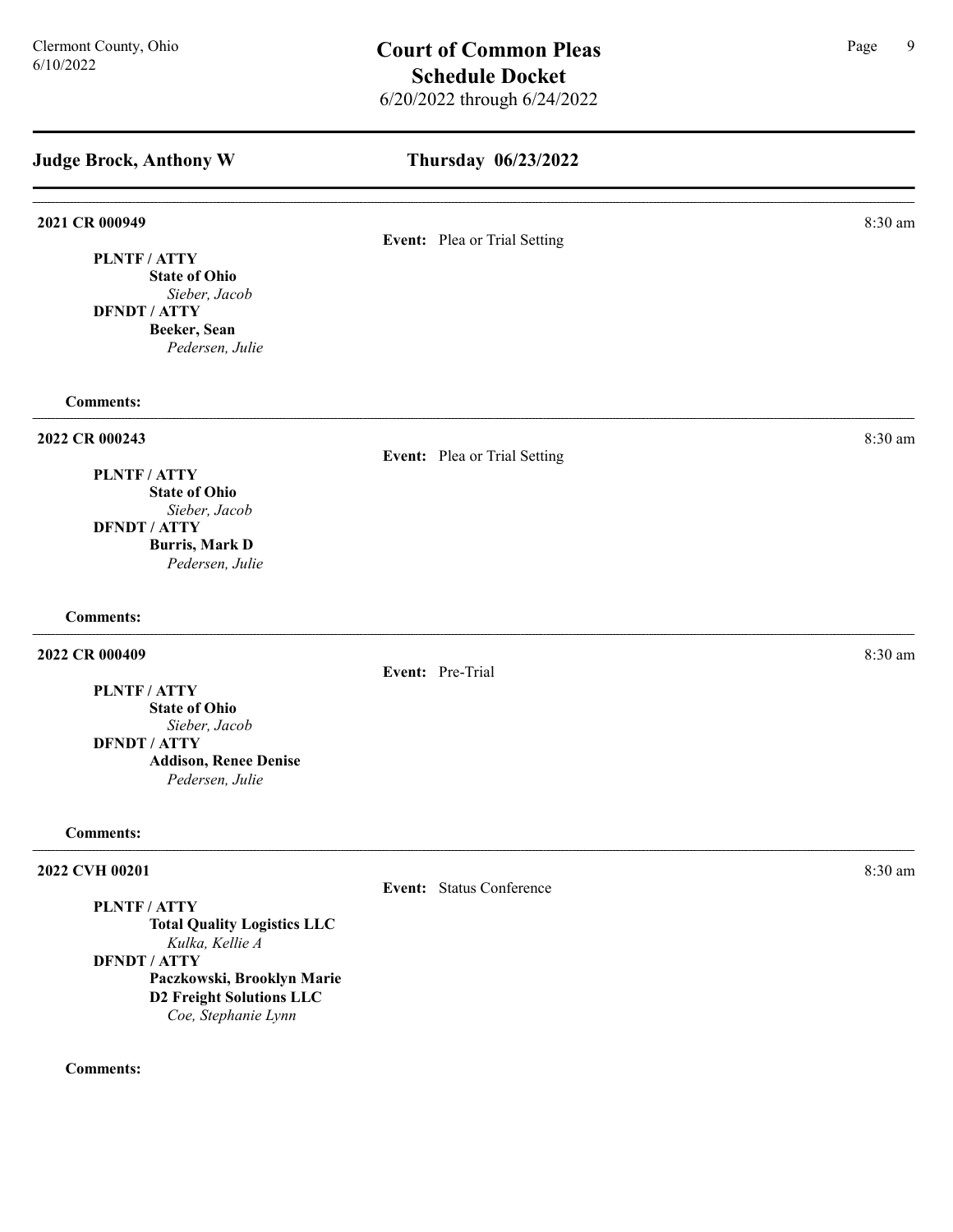# Thursday 06/23/2022

# 2022 CVH 00207 8:30 am

# Event: Status Conference

PLNTF / ATTY US Bank National Association Duplay, Crystal M DFNDT / ATTY Henderson, Ashlie Marie Henderson, Ryan Michael

Comments:

#### 2022 IN RE 00018 8:30 am and 2022 IN RE 00018

#### PLNTF / ATTY

# Event: Status Conference

IR / ATTY

Fester, Bryan Charles Shrive, Brian C Shrive, Brian C Shrive, Brian C Shrive, Brian C Clermont County Sheriff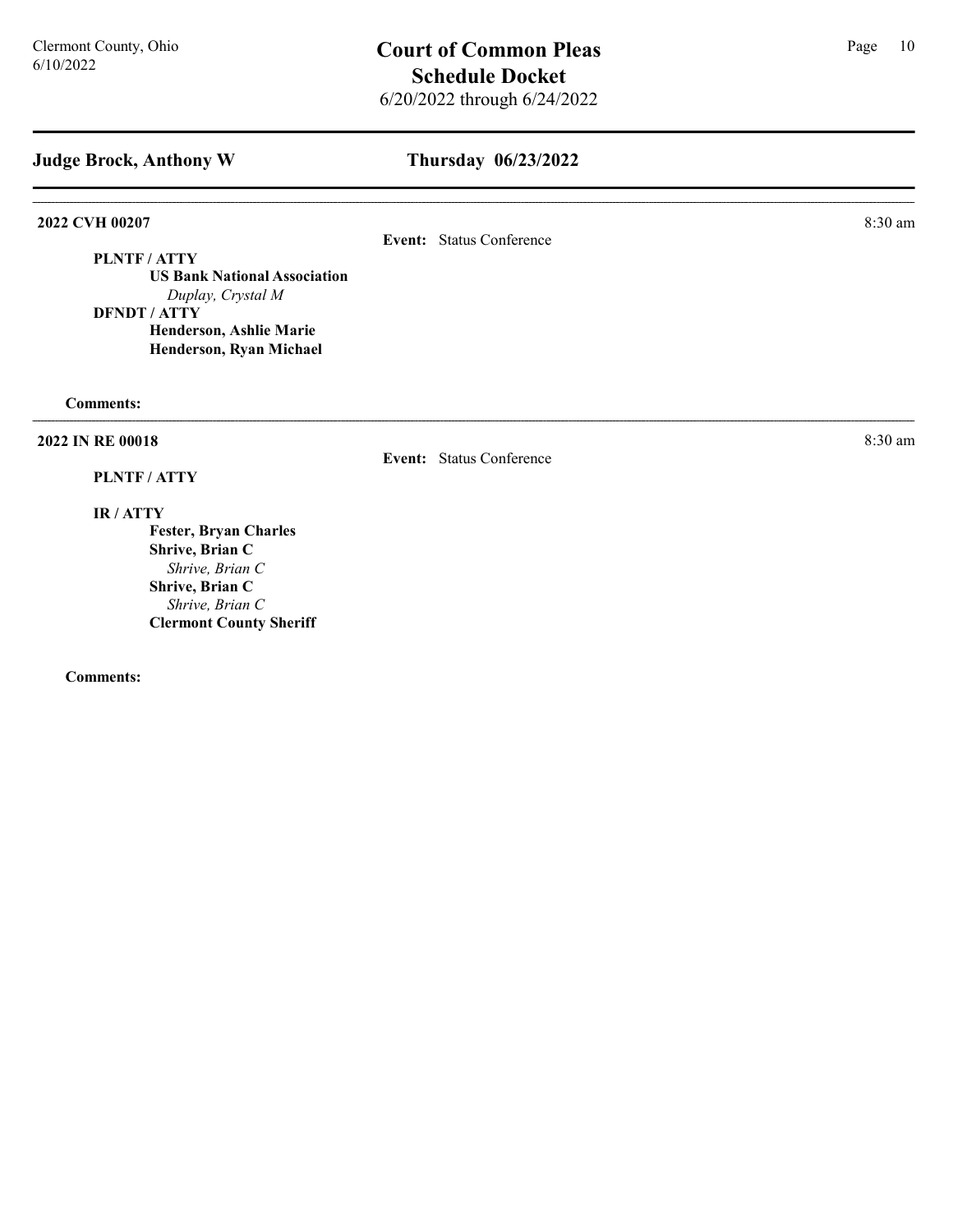Friday 06/24/2022 Judge Brock, Anthony W **2022 CR 000104** 8:30 am **8.30 am** Event: Motion for Intervention in Lieu of Conviction PLNTF / ATTY State of Ohio Sieber, Jacob DFNDT / ATTY Myers, Megan Nicole Pedersen, Julie Comments: 2022 CR 000155 8:30 am and 2022 CR 000155 Event: Plea or Trial Setting PLNTF / ATTY State of Ohio Sieber, Jacob DFNDT / ATTY White, Scottie D Pedersen, Julie Comments: **2022 CR 000424** 8:30 am **8:30 am** Event: Plea or Trial Setting PLNTF / ATTY State of Ohio Sieber, Jacob DFNDT / ATTY Douglas, Jason M

#### Comments:

# 2022 CVD 00336 8:30 am and 2022 CVD 00336

PLNTF / ATTY

Event: Status Conference

Hensley, Gregory L Gast, Stephen P DFNDT / ATTY

Franklin Township Fountain, Jason A Ohio Bureau of Workers Compensation Geiman, Jeff

# Comments:

Pedersen, Julie